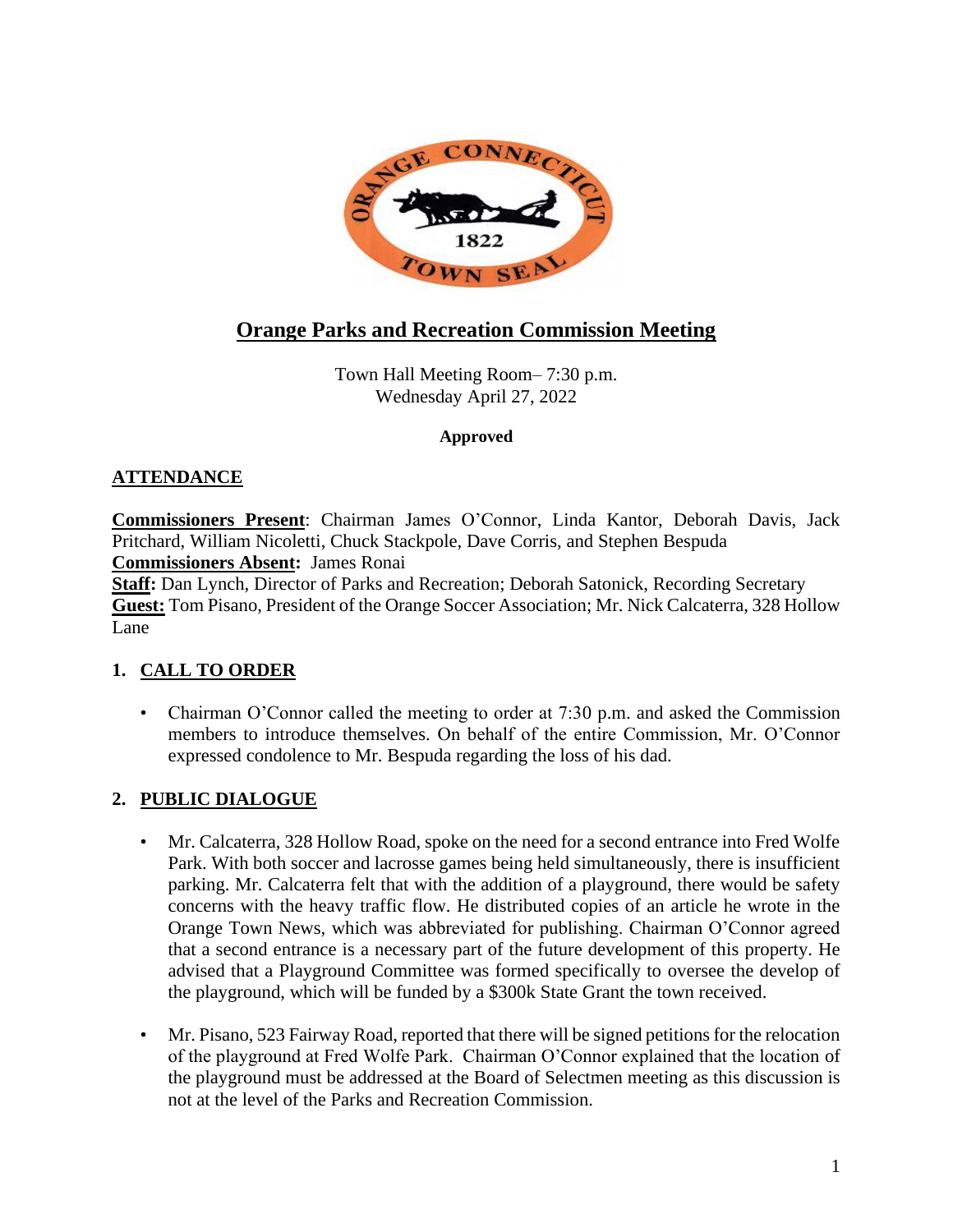• Mr. Bespuda addressed a portion of the article that was distributed by Mr. Calcaterra. Mr. Pisano stated that there is a section of land being leased out to farmers and the agreement is due to expire in March, 2023. The Commission noted that there are no plans to move soccer games from Mary L. Tracy to Fred Wolfe Park. In fact, money has been invested to improve these fields for continued soccer use at Mary L. Tracy.

## **3. MINUTES –March 23, 2022**

*Mr. Corris made a motion to approve the March 23, 2022 minutes, seconded by Ms. Davis. All were in favor, with Stephen Bespuda, Mr. Corris, and Mr. Stackpole abstaining. The motion PASSED.*

#### **4. OLD BUSINESS**

• Mr. Lynch will review any old business in his Director's Report.

#### **5. NEW BUSINESS**

#### A. Grounds and Facilities

- Mr. Bespuda gave a thorough report of the manhours of mowing the many locations within the Town of Orange, along with the painting of lines on the fields. The Parks and Recreation crew maintain the Town green, the Fairgrounds, the schools, all of the fields, Silverbrook, assist with the Open Space maintenance, as well as the pavilion rentals and all that it entails. There will be a total of four seasonal crew working this summer and they are extremely busy. Mr. Lynch indicated that he will invite Mr. Small to attend a Parks and Commission meeting to discuss all of their responsibilities within the town.
- Mr. Bespuda indicated that the Orange Soccer Association has finally fixed the rail fence at Fred Wolfe Park. He also clarified that Mr. Hines leases some private land for \$375 per year to farm. This is town-owned property. Lastly, Mr. Bespuda shared some basic statistics and photos regarding the traffic flow and the parking at Fred Wolfe Park. {See addendum filed with the minutes at Town Hall for these statistics.}

#### B. Personnel – Jim O'Connor

• There was no report at this time.

#### C. Budget

• There were no questions on the budget at this time. Approximately 80% of the budget has been expended as the fiscal year ends June 30, 2022.